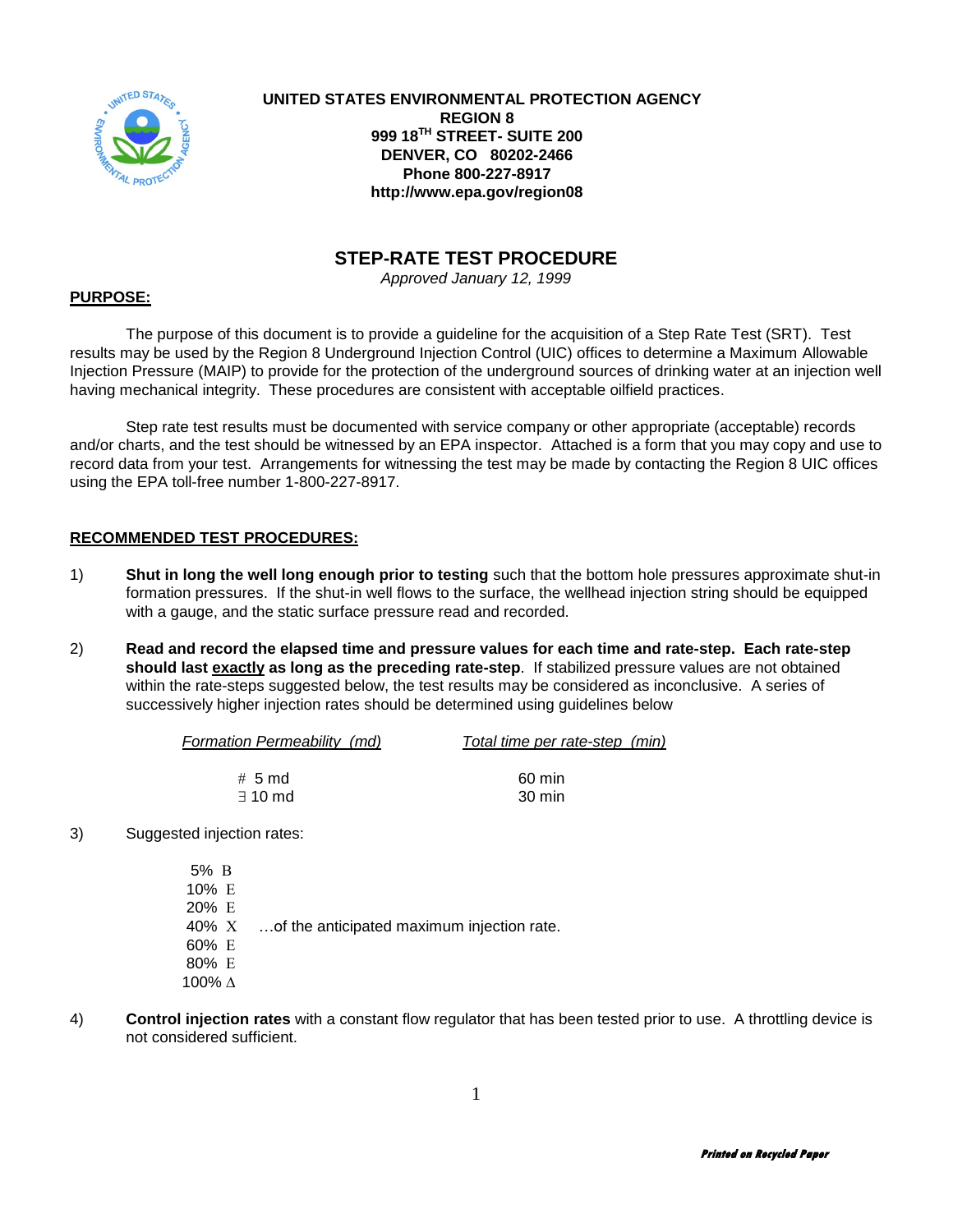- 5) **Measure flow rates** with a calibrated turbine flowmeter.
- 6) **Record injection rates** using a chart recorder or a strip chart.
- 7) **Measure pressures** with a down hole pressure bomb. If a surface gauge is used, the test pressures must be corrected for the estimated friction loss at each particular flow rate.
- 8) Measure and record injection pressures with a gauge or recorder (for immediate test results). **Record each time step and corresponding pressure.**
- 9) If the formation fracture pressure has definitively been exceeded, as evidenced by at least two injection ratepressure combinations greater than the breakdown pressure, the injection pump can be stopped, and the line valve closed and pressure allowed to bleed-off into the injection zone.
- 10) **Record the ISIP.** There will occur a significant instantaneous pressure drop (Instantaneous Shut-in Pressure or ISIP), after which the pressure values will level out. This ISIP value must be read and recorded. The ISIP obtained in this manner may be considered to be the minimum pressure required to hold open a fracture in this formation at this well. In the event that the breakdown pressure was not obtained at the maximum test injection pressure utilized, the test results may indicate that the formation is accepting fluids without fracturing.
- 11) Once the ISIP is obtained, the SRT is concluded.
- 12) **Plot the injection rates and the corresponding stabilized pressure values.** These are graphically represented as a constant slope straight line to a point at which the formation fracture, or  $\bigwedge$  breakdown $\bigcup$ pressure is exceeded. The slope of this subsequent straight line should be less than that of the before-fracture straight line (see example).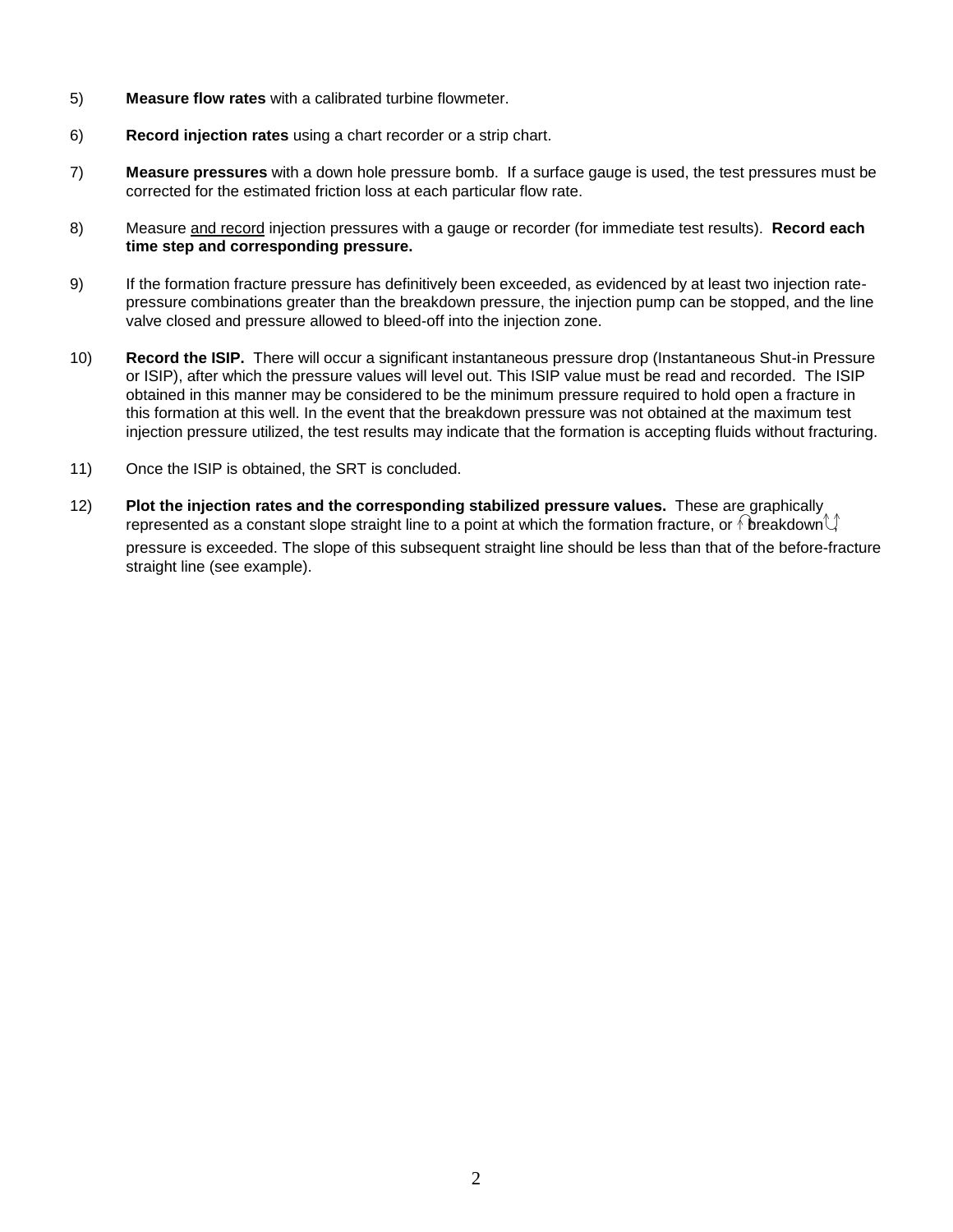## **STEP RATE TEST DATA**

|                     | <b>STEP #1 Test Rate</b> (5% of maximum rate) ______________(bbl/min)                 |  |
|---------------------|---------------------------------------------------------------------------------------|--|
|                     |                                                                                       |  |
|                     |                                                                                       |  |
|                     | <b>STEP #2 Test Rate</b> $(10\% \text{ of maximum rate})$ __________________(bbl/min) |  |
|                     |                                                                                       |  |
|                     |                                                                                       |  |
|                     | <b>STEP #3 Test Rate</b> (20% of maximum rate) _____________(bbl/min)                 |  |
|                     |                                                                                       |  |
|                     |                                                                                       |  |
|                     | <b>STEP #4 Test Rate</b> (40% of maximum rate) ____________(bbl/min)                  |  |
|                     |                                                                                       |  |
|                     |                                                                                       |  |
|                     | <b>STEP #5 Test Rate</b> (60% of maximum rate) _____________(bbl/min)                 |  |
|                     |                                                                                       |  |
|                     |                                                                                       |  |
|                     | STEP #6 Test Rate (80% of maximum rate) ____________(bbl/min)                         |  |
| Time ( <i>min</i> ) |                                                                                       |  |
|                     |                                                                                       |  |
|                     | <b>STEP #7 Test Rate</b> (100% of maximum rate) ______________(bbl/min)               |  |
|                     |                                                                                       |  |
|                     |                                                                                       |  |
| $ISIP:$ (psi)       |                                                                                       |  |
| Notes:              |                                                                                       |  |
|                     |                                                                                       |  |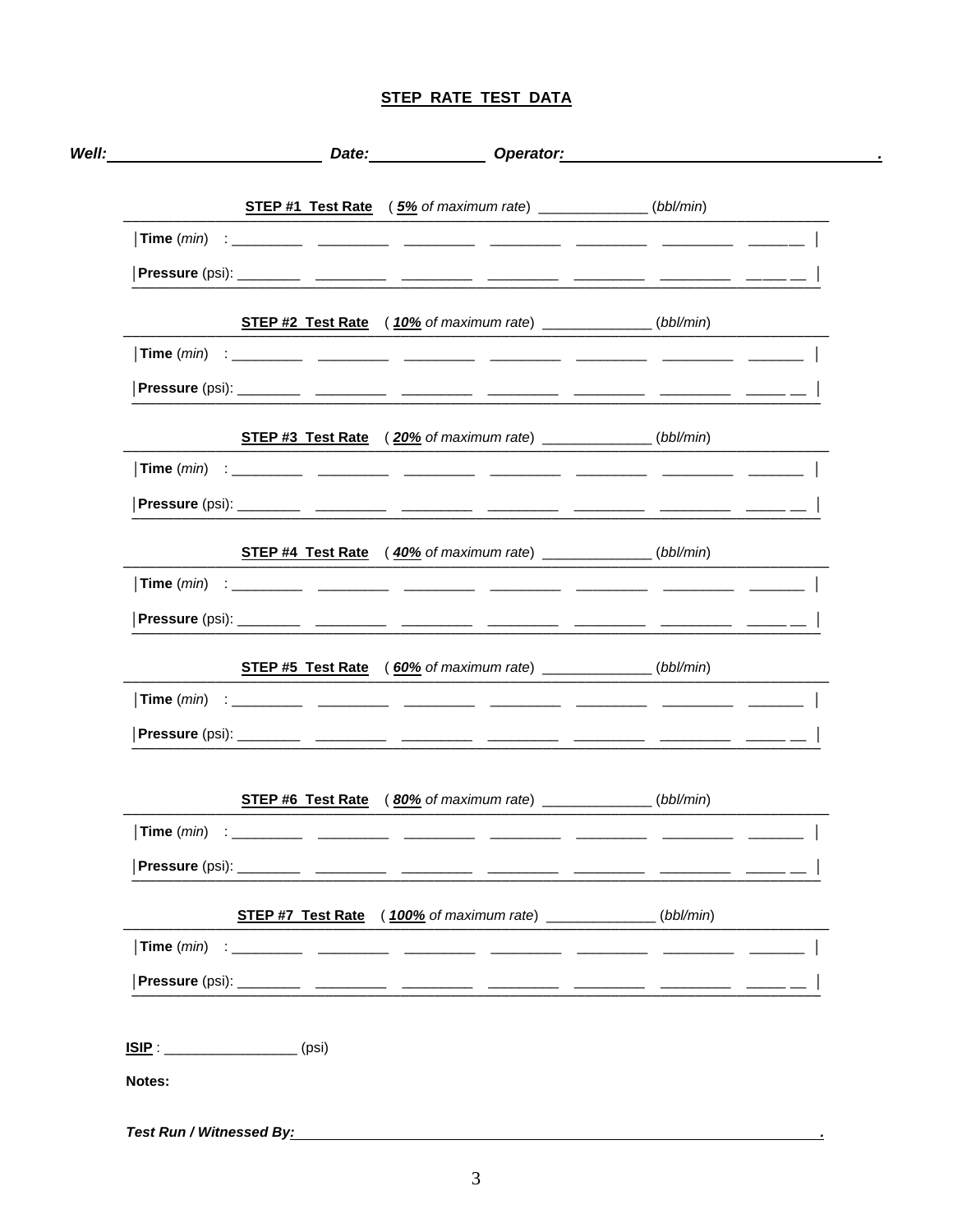# *EXAMPLE*

### *STEP RATE TEST*

The following is an example of a Step-Rate Test with tabular and graphic results. The step-rate test data and graphic results of the test are on the following pages.

The operator of Anywell #1 set up a SRT for the following conditions:

- A) Maximum anticipated injection rate was **4** bbl/min.
- B) Following the recommended test procedures, the operator planned on using these rates for the test:
	- 1) **5**% of 4 bbl/min = **0.2** bbl/min
	- 2) **10**% of 4 bbl/min = **0.4** bbl/min
	- 3) **20**% of 4 bbl/min = **0.8** bbl/min
	- 4) **40**% of 4 bbl/min = **1.6** bbl/min
	- 5) **60**% of 4 bbl/min = **2.4** bbl/min
	- 6) **80**% of 4 bbl/min = **3.2** bbl/min
	- 7) **100**% of 4 bbl/min = **4.0** bbl/min
- C) The formation permeability is estimated as **100** md, therefore each step will last for 30 minutes.

For this test, the injection formation broke down at approximately 1200 psi, and the ISIP was listed as 1000 psi.

Because the injection formation will part at 1000 psi, the maximum injection pressure will be held to the ISIP. If the formation had not broken down at 1200 psi, the maximum allowable injection pressure would be the maximum pressure obtained during the test.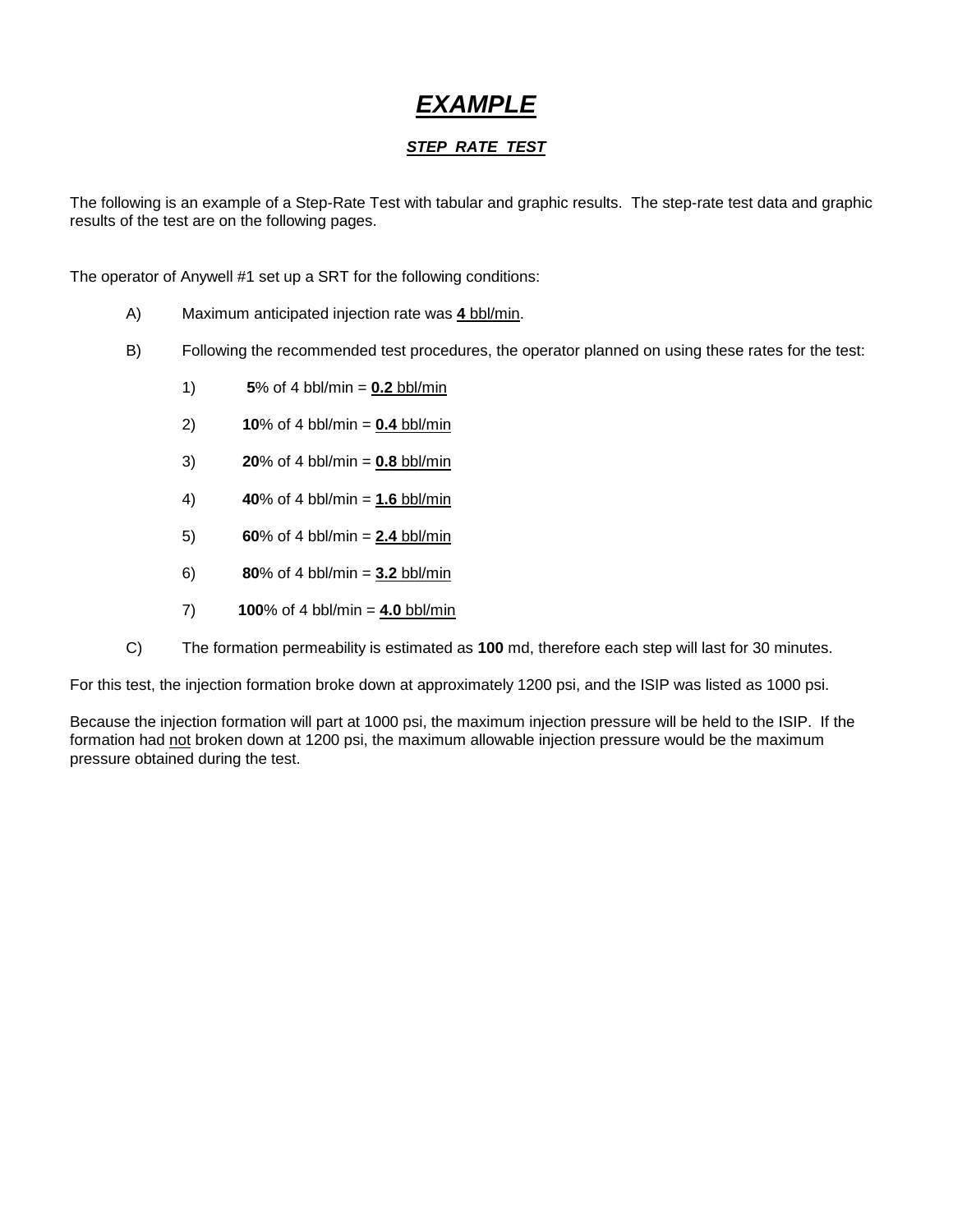# **EXAMPLE**

## **STEP RATE TEST DATA**

| Well: <u>____AnyWeU#1_</u> __Date:___ <u>AprÚ 15, 2000_</u> __Operator <u>:__Lot3a OU</u> ___        |  |  |                                                                                                |                                                                 |  |
|------------------------------------------------------------------------------------------------------|--|--|------------------------------------------------------------------------------------------------|-----------------------------------------------------------------|--|
|                                                                                                      |  |  | <u>STEP #1 Test Rate</u> ( $5\%$ of maximum rate) ________________(bbl/min)                    |                                                                 |  |
| Time ( <i>min</i> ) = ____0 ________5 ______10 _____15 _________20 ______25 ________30               |  |  |                                                                                                |                                                                 |  |
| Pressure (psi): __0_____ ___90____ ___95___ ___98__ ___99__ ____100__ ___100___                      |  |  |                                                                                                |                                                                 |  |
|                                                                                                      |  |  | STEP #2 Test Rate (10% of maximum rate) ________________(bbl/min)                              |                                                                 |  |
| $\lvert$ Time ( <i>min</i> ) : ____0_____ ____5____ ____10___ ___15____ ____20___ ___25____ ___30__  |  |  |                                                                                                |                                                                 |  |
| Pressure (psi): ____80__ ____170___ ____185__ ____195___ ____199___ ____201___ ____202_              |  |  |                                                                                                |                                                                 |  |
|                                                                                                      |  |  | STEP #3 Test Rate ( $20\%$ of maximum rate) _______. $8$ ________(bbl/min)                     |                                                                 |  |
|                                                                                                      |  |  |                                                                                                |                                                                 |  |
| Pressure (psi): 190 320 385 385 392 398 403 404                                                      |  |  |                                                                                                |                                                                 |  |
|                                                                                                      |  |  | <u>STEP #4 Test Rate</u> ( $\frac{40\%}{2}$ of maximum rate) _______ <b>1.6</b> _____(bbl/min) |                                                                 |  |
| $\lvert$ Time ( <i>min</i> ) : ____0_____ ____5____ ____10____ ___15____ ____20___ ___25____ ___30__ |  |  |                                                                                                |                                                                 |  |
| Pressure (psi): ____380_ _____700_______790__________792_________798_______803_____805__             |  |  |                                                                                                |                                                                 |  |
|                                                                                                      |  |  | <u>STEP #5 Test Rate</u> (60% of maximum rate) 2.4 (bbl/min)                                   |                                                                 |  |
| $\lvert$ Time ( <i>min</i> ) : ____0_____ ____5____ ____10___ ___15____ ____20___ ___25____ ___30__  |  |  |                                                                                                |                                                                 |  |
| Pressure (psi): _____751_ ______990___ ____1032___ ____1093___ _____1155_ ______1188 ____1202_       |  |  |                                                                                                |                                                                 |  |
|                                                                                                      |  |  | STEP #6 Test Rate ( $80\%$ of maximum rate) ________________________(bbl/min)                  |                                                                 |  |
|                                                                                                      |  |  |                                                                                                |                                                                 |  |
| Pressure (psi): __1133_ ____1250_ ____1326 ____1370_ ___1397_ ____1399_ ___1403_                     |  |  |                                                                                                |                                                                 |  |
|                                                                                                      |  |  |                                                                                                | <u>STEP #7 Test Rate</u> (100% of maximum rate) $4.0$ (bbl/min) |  |
|                                                                                                      |  |  |                                                                                                |                                                                 |  |
| Pressure (psi): ___1350_  ___1448__ _____1503_  __1530___ ____1571__ _____1590_ ___1600_             |  |  |                                                                                                |                                                                 |  |
| <u>ISIP</u> : $1000$ (psi)                                                                           |  |  |                                                                                                |                                                                 |  |
| Notes:                                                                                               |  |  |                                                                                                |                                                                 |  |